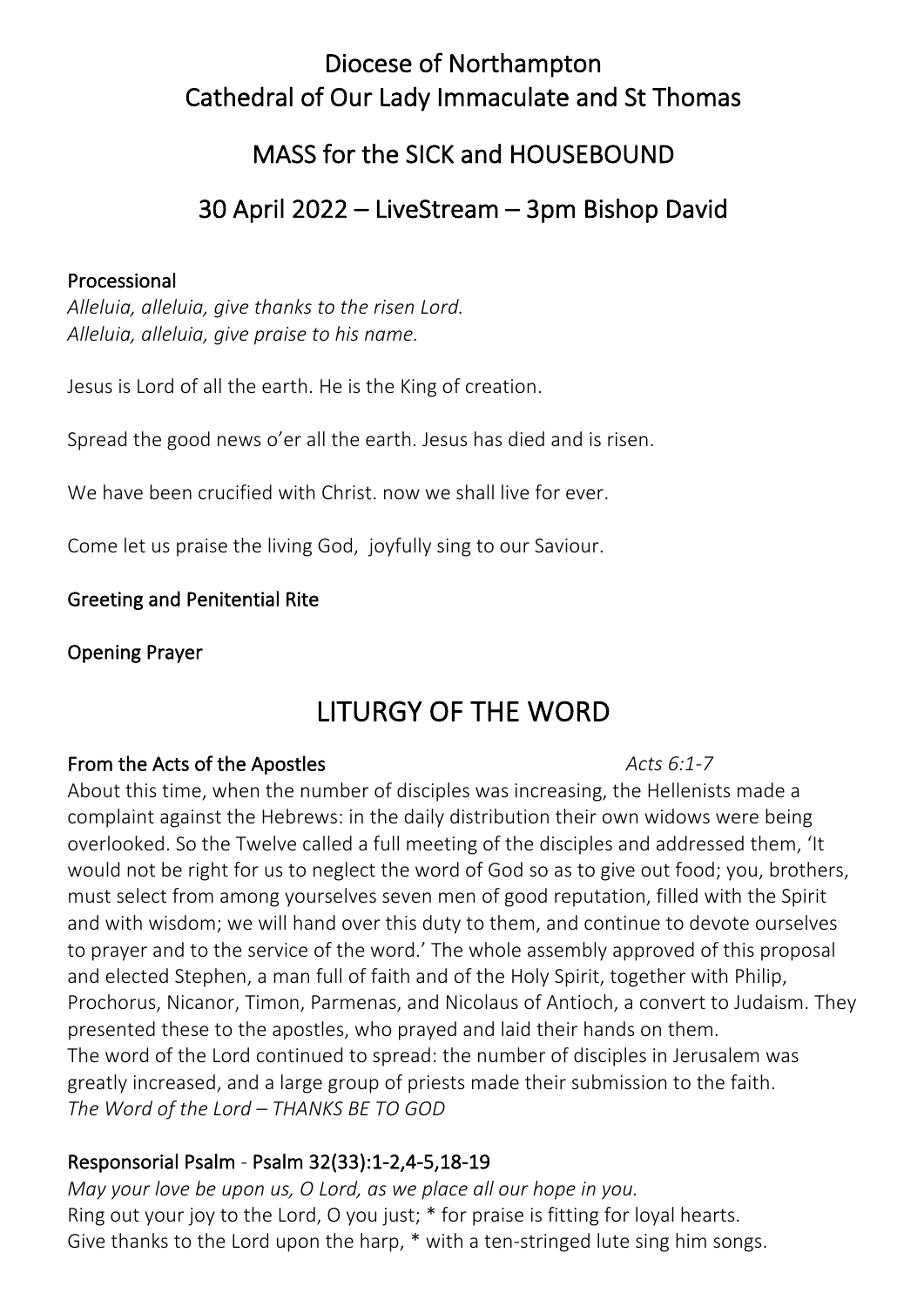For the word of the Lord is faithful \* and all his works to be trusted. The Lord loves justice and right \* and fills the earth with his love.

The Lord looks on those who revere him, \* on those who hope in his love, to rescue their souls from death, \* to keep them alive in famine.

#### Gospel Acclamation

Alleluia, alleluia! Christ has risen, he who created all things, and has granted his mercy to all people. Alleluia!

### *The Lord be with you - AND WITH YOUR SPIRIT*

*A reading from the holy Gospel according to John GLORY TO YOU, O LORD [6:16-21]* In the evening the disciples went down to the shore of the lake and got into a boat to make for Capernaum on the other side of the lake. It was getting dark by now and Jesus had still not rejoined them. The wind was strong, and the sea was getting rough. They had rowed three or four miles when they saw Jesus walking on the lake and coming towards the boat. This frightened them, but he said, 'It is I. Do not be afraid.' They were for taking him into the boat, but in no time it reached the shore at the place they were making for. *The Gospel of the Lord PRAISE TO YOU LORD JESUS CHRIST*

Homily

Blessing of Prayer Cards

**Intercessions** 

# LITURGY OF THE EUCHARIST

#### At the Preparation of Gifts

*Do not be afraid for I have redeemed you. I have called you by your name; you are mine.*

When you walk through the waters I 'll be with you. You will never sink beneath the waves.

When the fire is burning all around you, you will never be consumed by the flames.

When the fear of loneliness is looming, then remember I am at your side.

When you dwell in the exile of the stranger, remember you are precious in my eyes.

You are mine, O my child, I am your Father, and I love you with a perfect love.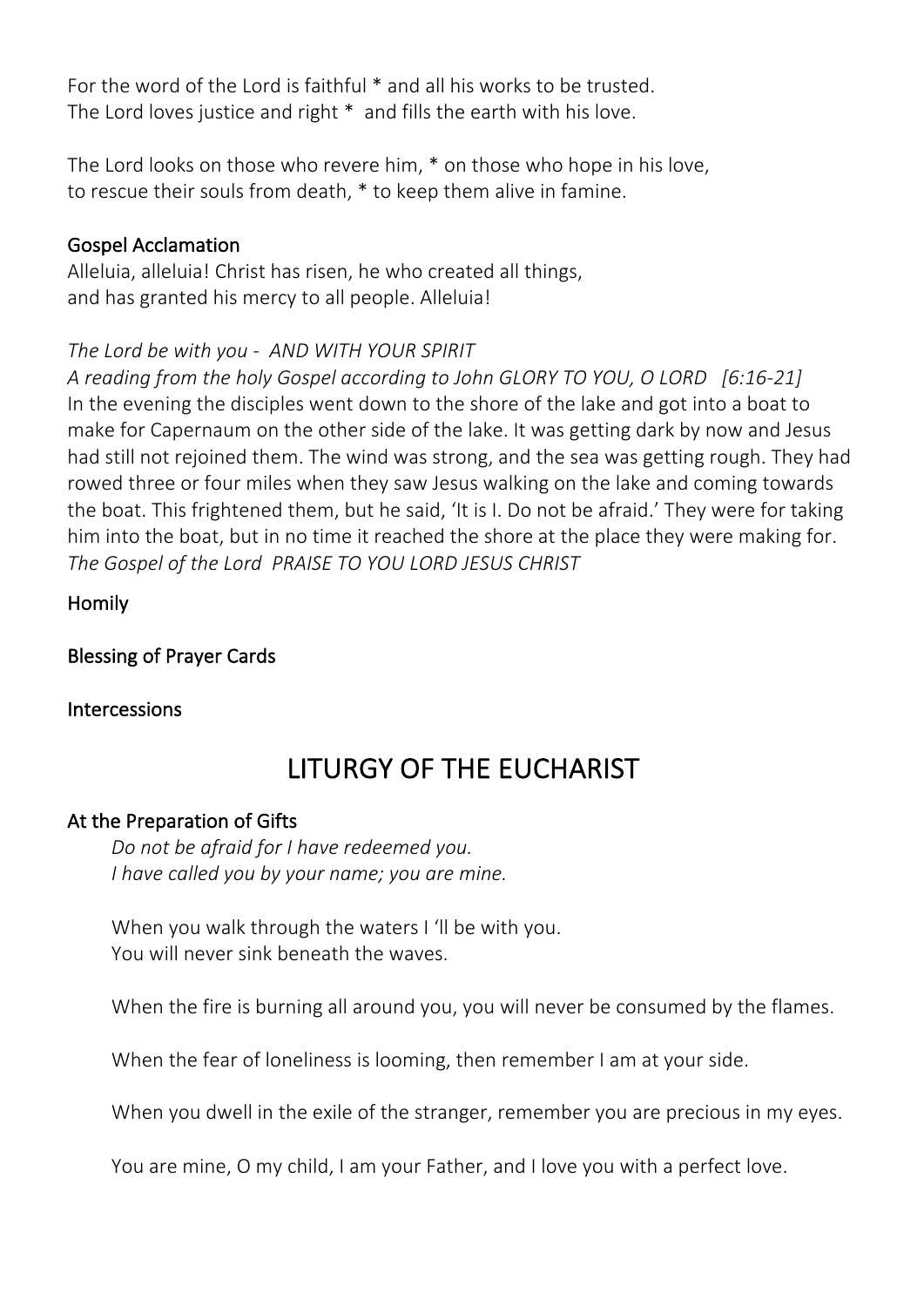#### Eucharistic Prayer

#### Preface

Sanctus *- sung*

Memorial acclamation SAVE US, SAVIOUR OF THE WORLD, FOR BY YOUR DEATH AND RESURRECTION YOU HAVE SET US FREE

Agnus Dei *- sung*

#### Communion Procession

Be still and know that I am God.

I am the Lord that healeth thee.

In thee, O Lord, I put my trust

#### Act of spiritual communion

Lord Jesus Christ, I have come before you at this Mass, as at every Mass, seeking your blessing and offering you my life. I am not able to receive you in this Sacrament of your Body and Blood but I have received the grace of being called into your presence. May my present hunger for the Eucharist, my longing to be reunited with you, Lord, and your holy people, lead me to a deeper appreciation of my faith and its place in my life. During these days, in particular may I draw strength and nourishment from the Scriptures: the Gospels which speak directly of you, and those passages with which you opened the minds of the disciples on the Road to Emmaus. Amen.

*A prayer of Spiritual Communion for the Year of the Word – from Birmingham Diocesan website.*

#### Communion Thanksgiving

Soul of my Saviour, sanctify my breast; Body of Christ, be thou my saving guest; Blood of my Saviour, bathe me in thy tide, wash me with water flowing from thy side.

Strength and protection may thy passion be; O blessed Jesus, hear and answer me; deep in thy wounds, Lord, hide and shelter me; so shall I never, never part from thee.

Guard and defend me from the foe malign; in death's dread moments make me only thine; call me, and bid me come to thee on high, when I may praise thee with thy saints for aye.